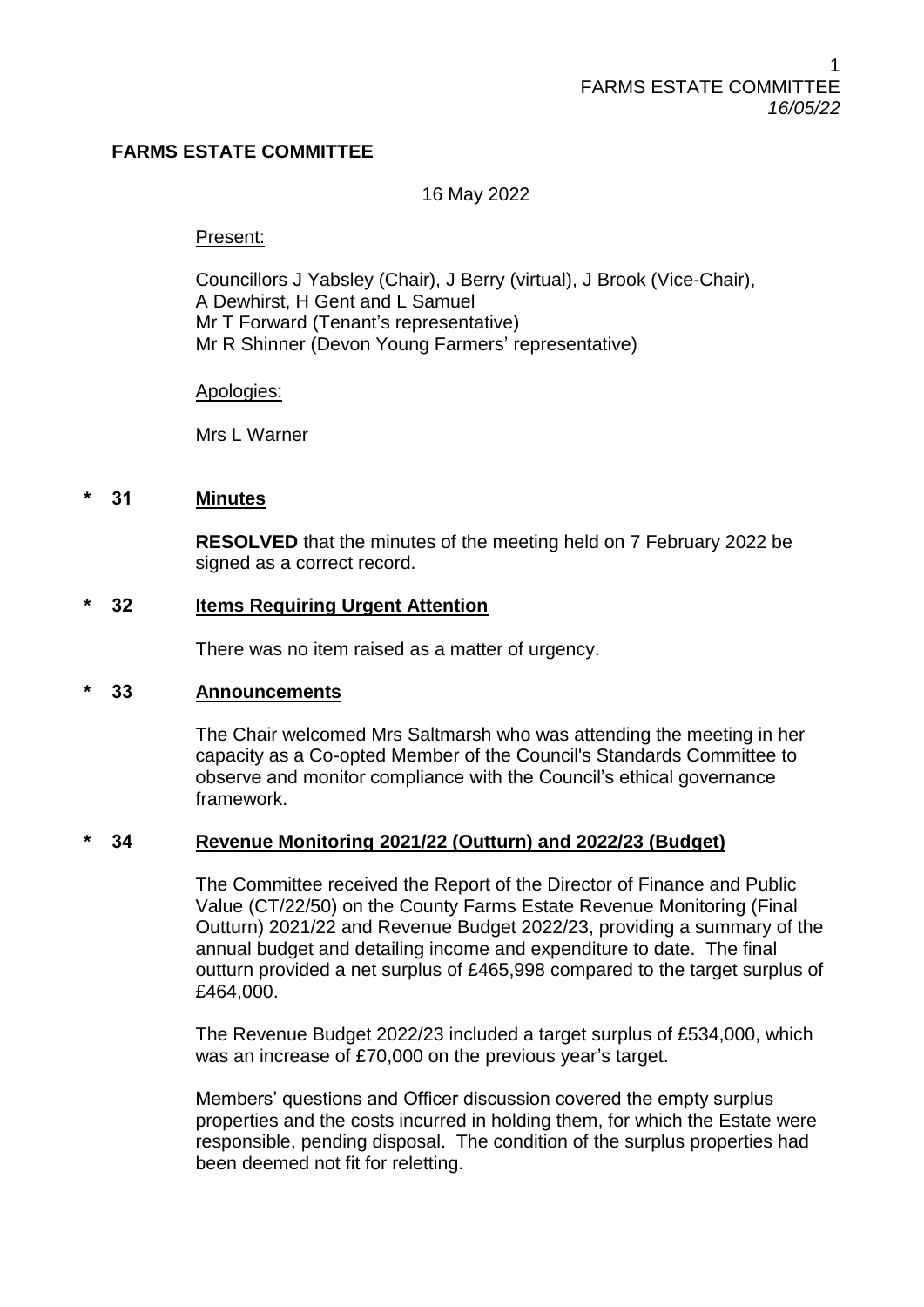#### 2 FARMS ESTATE COMMITTEE 16/05/22

Further questioning was of a commercially sensitive and confidential nature and would be dealt with under Part II of the meeting.

## **\* 35 Capital Monitoring 2021/22 (Outturn) and 2022/23 (Budget)**

The Committee received the Report of the Director of Finance and Public Value (CT/22/49) on the County Farms Estate Capital Monitoring (Final Outturn) 2021/22 and Capital Budget 2022/23.

Total spend in 2021/22 amounted to £1,189,233 and resulted in an underspend against the budget provision of £25,787, which would be carried forward to the 2022/23 budget, thus the balance of capital available to spend in 2022/23 amounted to £1,025,787.

# **\* 36 The County Farms Estate - Annual Report 2021/22**

The Committee received the Report of the Director of Finance and Public Value (CT/22/51) incorporating the 31st Annual Report of the County Farms Estate.

The Annual Report 2021/22 covered the Committee's functions, namely, Financial performance, Estate management performance, and highlighted notable Estate achievements and events throughout the year.

A correction at paragraph 5.2, bullet point 6, in the report was noted, which should read as follows:

'Seven farms (Thorndon Farm, Broadwoodwidger; Ten Oaks Farm, Roborough; Little Stone Farm, South Molton; Coppa Dolla Farm, Denbury; Perriton Barton Farm, Whimple; Nunford Farm, Colyton; and Higher Artiscombe Farm, Gulworthy) were re-let to new tenants.'

Members' questions and discussion included:

- it was noted that due to Inflationary pressures in the market, some repairs had not been carried out but these would be included in the priority programme for the coming year;
- that plans were being made for the Farmwise event to take place again in 2022/23; and
- further questioning was of a commercially sensitive and confidential nature and would be dealt with under Part II of the meeting.

Members welcomed the Report.

# **\* 37 Management and Restructuring Issues**

The Committee received the Report of the Head of Digital Transformation and Business Support (Interim) (BSS/22/10) on County Farms Estate management and restructuring issues.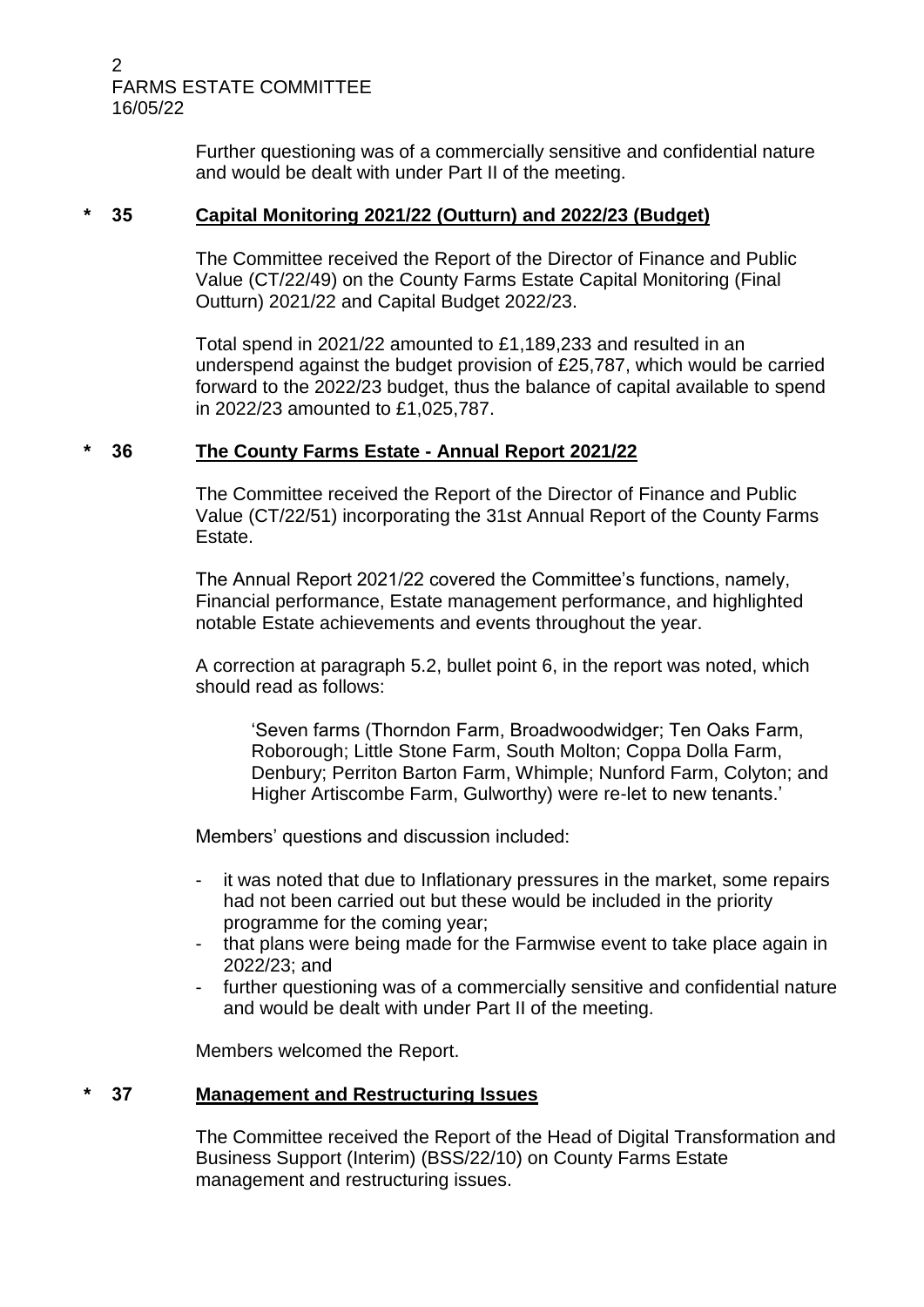# (a) Part Lower Northchurch Farm, Yarnscombe

It was **MOVED** by Councillor Brook, **SECONDED** by Councillor Dewhirst and

**RESOLVED** that NG 0040 and 0041 forming part Lower Northchurch Farm, Yarnscombe and amounting to 3.39 acres or thereabouts be declared permanently surplus to the operational requirements of the Estate and sold to the neighbouring special purchaser, subject to terms being agreed.

(b) Part Lower Farm, High Bickington

It was **MOVED** by Councillor Brook, **SECONDED** by Councillor Dewhirst and

**RESOLVED** that NG 1926 forming part Lower Farm, High Bickington and amounting to 2.13 acres or thereabouts be declared permanently surplus to the operational requirements of the Estate and sold.

(c) Part Glebe Farm, Rattery

It was **MOVED** by Councillor Dewhirst, **SECONDED** by Councillor Samuel and

### **RESOLVED** that

- (i) Part NG 2249 (0.38 acres or thereabouts) be declared permanently surplus to the operational requirements of the Estate and transferred to St Mary's Church, Rattery, subject to terms being agreed.
- (ii) Permission be given to discuss and agree terms with the Parish Council for a permissive path agreement granting rights for the Parish Council to create and thereafter maintain and repair a permissive path through Part NG 2249 and NG 2854.
- (iii) NG 8726 and NG 0017 amounting to 9.96 acres or thereabouts be let to the Veterans Farm-Able Foundation as an alternative and more secure base, subject to terms being agreed.
- (d) Part Lower Barton Farm, Aylesbeare

It was **MOVED** by Councillor Brook, **SECONDED** by Councillor Dewhirst and

**RESOLVED** that Part Lower Barton Farm, Aylesbeare be declared permanently surplus to the requirements of the Estate and surrendered back to the landlord, Clinton Devon Estates, subject to terms being agreed.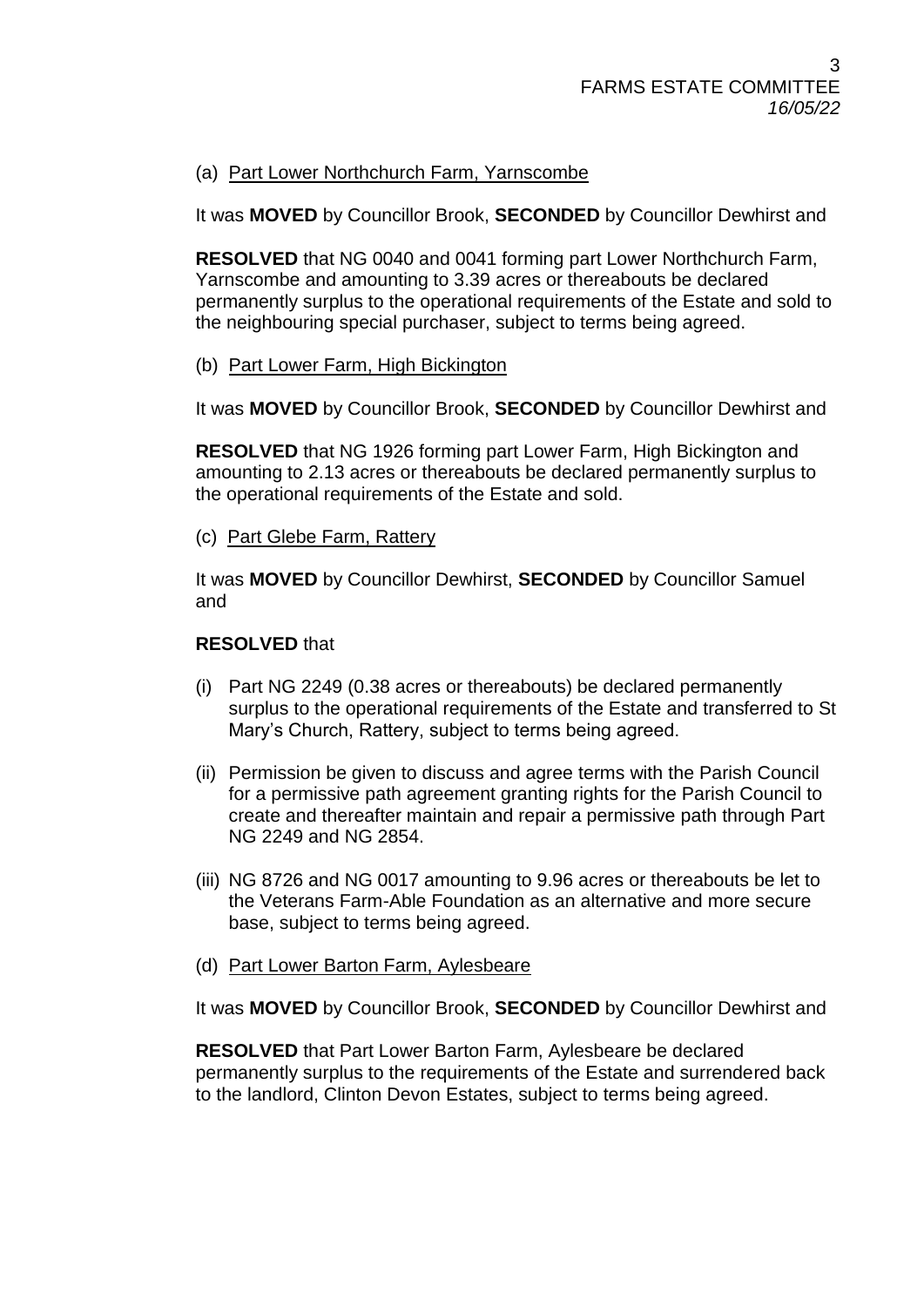4 FARMS ESTATE COMMITTEE 16/05/22

# **\* 38 CPRE Report Re-imagining Council Farms**

The Committee received the Report of the Head of Digital Transformation and Business Support (Interim) (BSS/22/09) together with the annexed CPRE report, following the publication in March 2022 of its vision for Council Farms.

It was **MOVED** by Councillor Brook, **SECONDED** by Councillor Dewhirst and

**RESOLVED** that the Committee notes the further report from the CPRE which remained broadly in keeping with the aims and objectives of the existing Estate Strategic Review Report established in March 2010.

#### **\* 39 Exclusion of the Press and Public**

**RESOLVED** that the press and public be excluded from the meeting for the following items of business under Section 100(A)(4) of the Local Government Act 1972 on the grounds that they involve the likely disclosure of exempt information as defined in Paragraphs 1, 2 and 3 of Schedule 12A of the Act, namely information relating to, and which was likely to reveal the identity of, tenants and information relating to the financial or business affairs of tenants and the County Council and, in accordance with Section 36 of the Freedom of Information Act 2000, by virtue of the fact that the public interest in maintaining the exemption outweighed the public interest in disclosing the information.

#### **\* 40 Holdings and Tenancies etc.**

*(An item taken under Section 100A(4) of the Local Government Act 1972 during which the press and public were excluded, no representations having been received to such consideration under Regulation 5(5) of the Local Authorities (Executive Arrangements) (Meetings and Access to Information) (England) Regulations 2012.)*

(Councillor Yabsley declared a personal interest in the Part II background information discussions by virtue of being a member of North Devon Council's Joint Planning Policy Committee.)

# a **Management and Restructuring issues**

The Committee considered the Report of the Head of Digital Transformation and Business Support (Interim) (BSS/22/06) on management and restructuring issues.

It was **MOVED** by Councillor Brook, **SECONDED** by Councillor Dewhirst and

#### **RESOLVED**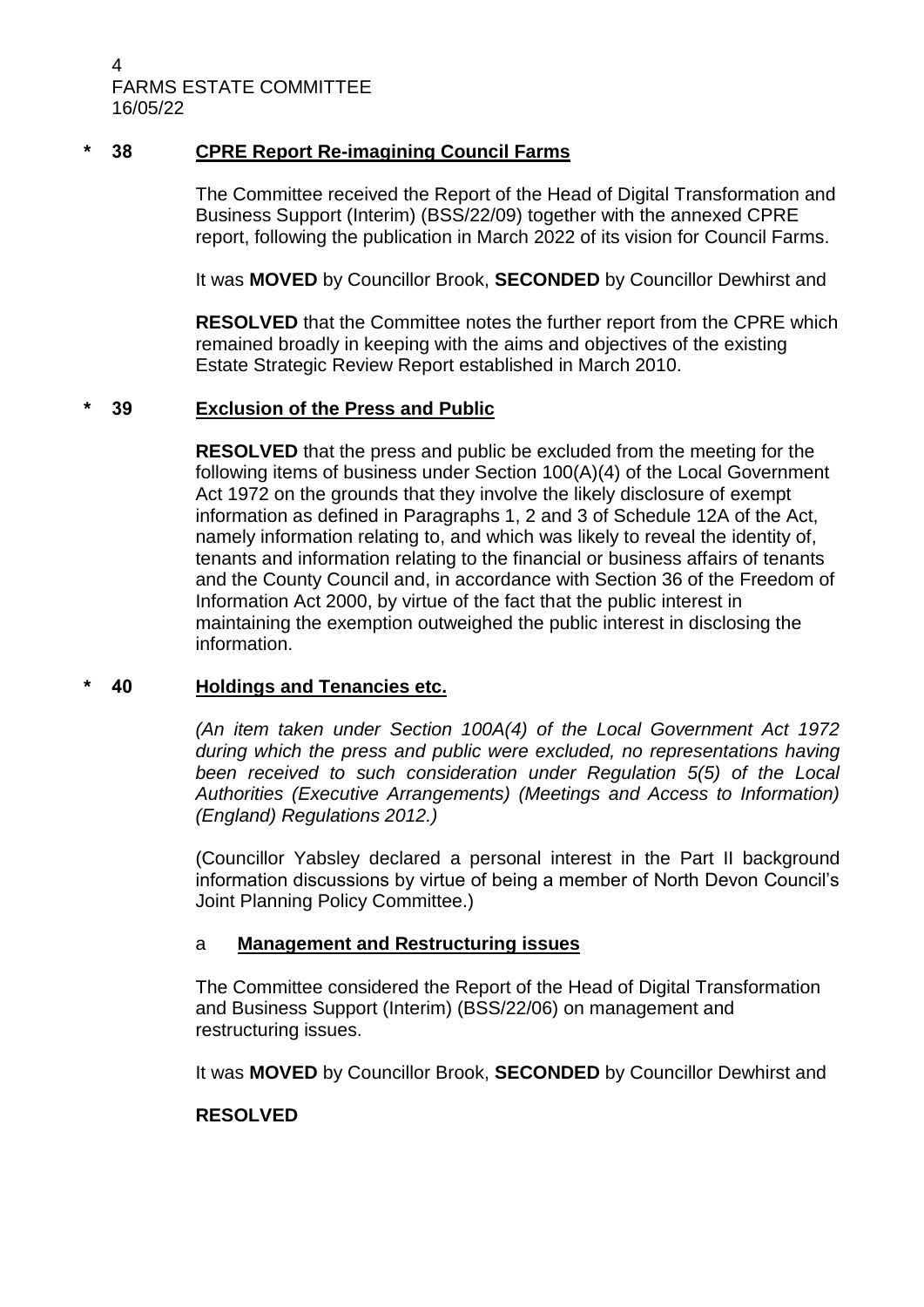- (i) that the existing tenant of Duckaller Farm, Dawlish be invited to surrender his 1986 Agricultural Holdings Act 'retirement' tenancy of the holding at 25 March 2023.
- (ii) that should the tenant of Duckaller Farm, Dawlish surrender his tenancy, the proposed surrender be accepted by the County Council; and
- (iii) the tenant and his son be simultaneously regranted a Farm Business Tenancy of Duckaller Farm, Dawlish for a term commencing 25 March 2023 and terminating 25 March 2030, subject to:
	- (a) the Farm Business Tenancy being in accordance with the County Council's standard form;
	- (b) the rent for the holding being set at its open market value, as defined in the Agricultural Tenancies Act 1995;
	- (c) the letting being treated as a new entrant starter farm tenancy;
	- (d) the tenant's son participating in the normal new entrant monitoring visits and satisfying the new entrant competencies assessment to the complete satisfaction of the County Council before any further tenancies are granted; and
	- (e) all other terms and conditions being agreed.

# b **Requests for Extension of Tenancy**

The Committee considered the Report of the Head of Digital Transformation and Business Support (Interim) (BSS/22/07) on requests for extensions of tenancy in respect of Endfield Farm, Sandford and East Fingle Farm, Drewsteignton.

Under the terms of the County Farms Estate Protocol, the tenants of each farm attended and presented their respective business plans to the Committee.

# (i) Endfield Farm, Sandford

(Councillor Samuel declared a personal interest in this item by virtue of being personally acquainted with the tenants.)

It was **MOVED** by Councillor Brook, **SECONDED** by Councillor Dewhirst and

**RESOLVED** that the request for an extension of tenancy made by the tenant of Endfield Farm, Sandford be refused.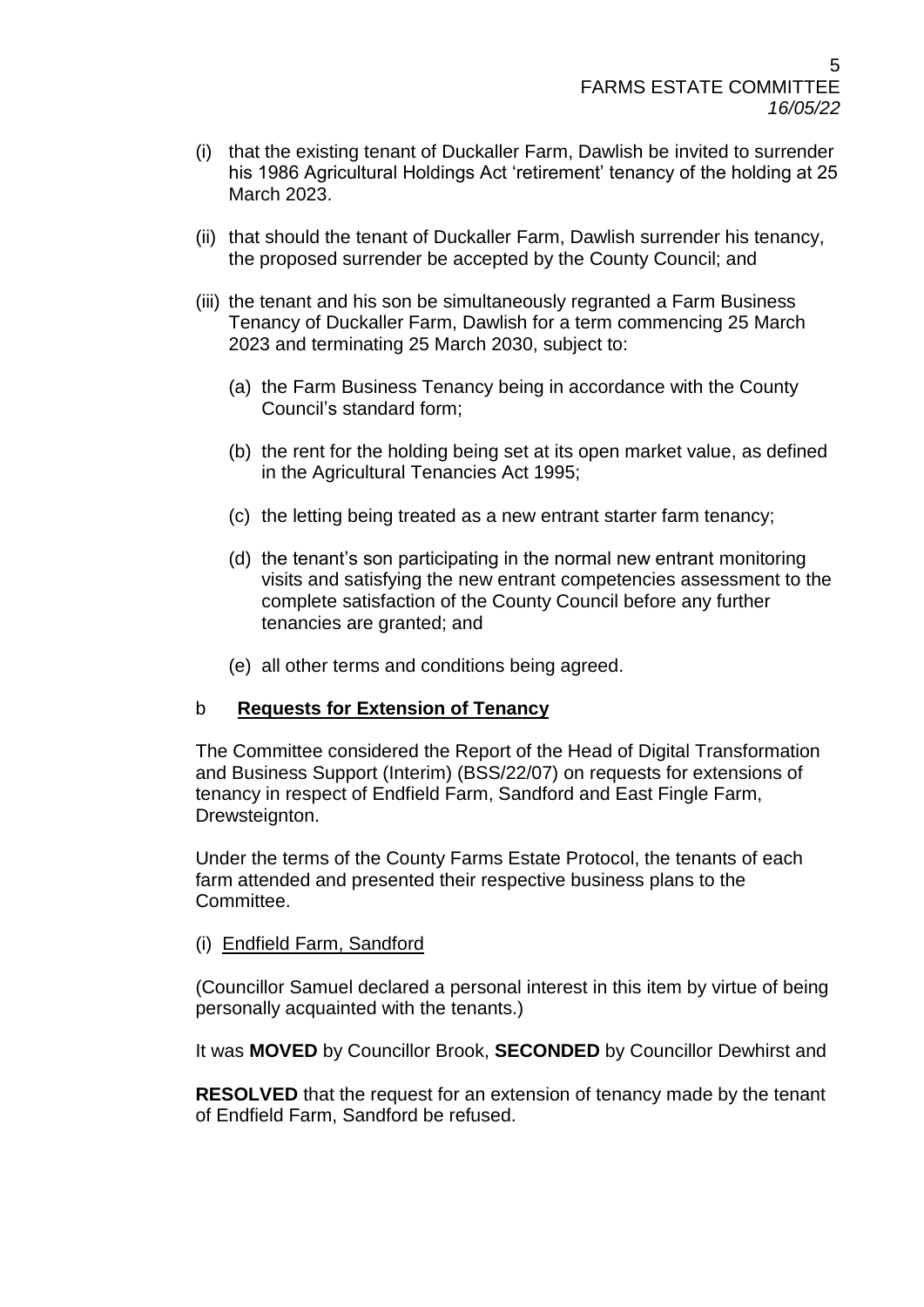# (ii) East Fingle Farm, Drewsteignton

It was **MOVED** by Councillor Brook, **SECONDED** by Councillor Yabsley and

**RESOLVED** that the request for an extension of tenancy made by the tenant of East Fingle Farm, Drewsteignton be refused.

# c **Request for Landlord's Consent**

The Committee considered the Report of the Head of Digital Transformation and Business Support (Interim) (BSS/22/08) on a request for landlord's consent for proposed tenant's improvement.

It was **MOVED** by Councillor Brook, **SECONDED** by Councillor Dewhirst and

# **RESOLVED**

- (i) that landlord's consent be granted for the tenant of Churchlands Farm, Ermington to demolish two redundant life expired buildings and replace them with an 80' x 30' steel portal frame extension (complete) to an existing landlord's livestock building; to improve the existing building by constructing a retaining wall and new surface water drainage system behind it, laying a concrete scrape passage to the front of the building, and replacing the timber dung boarding with concrete panels, subject to the improvement being written down in value to £100 on a straight-line basis over a life expectancy of 20 years if the steel work is painted or 25 years if the steel work is galvanised; and
- (ii) that landlord's consent be granted for the tenant of Great Stone Farm, South Molton to construct a concrete slurry channel through the existing landlord's cubicle sheds through to the existing landlords slurry store, subject to the improvement being written down in value to £100 on a straight-line basis over a life expectancy of 30 years.

# d **Carbon Audits and Sequestration Capacity Assessments**

The Committee considered the Report of the Head of Digital Transformation and Business Support (Interim) (BSS/22/04) on carbon audits and sequestration capacity of the County Farms Estate.

It was **MOVED** by Councillor Dewhirst, **SECONDED** by Councillor Brook and

# **RESOLVED**

(i) that, subject to obtaining additional competitive quotes from suitably qualified consultants, the Council's preferred consultant be commissioned to carry out a farm by farm detailed assessment of the carbon emissions of each tenant's business and an assessment of every farm's carbon